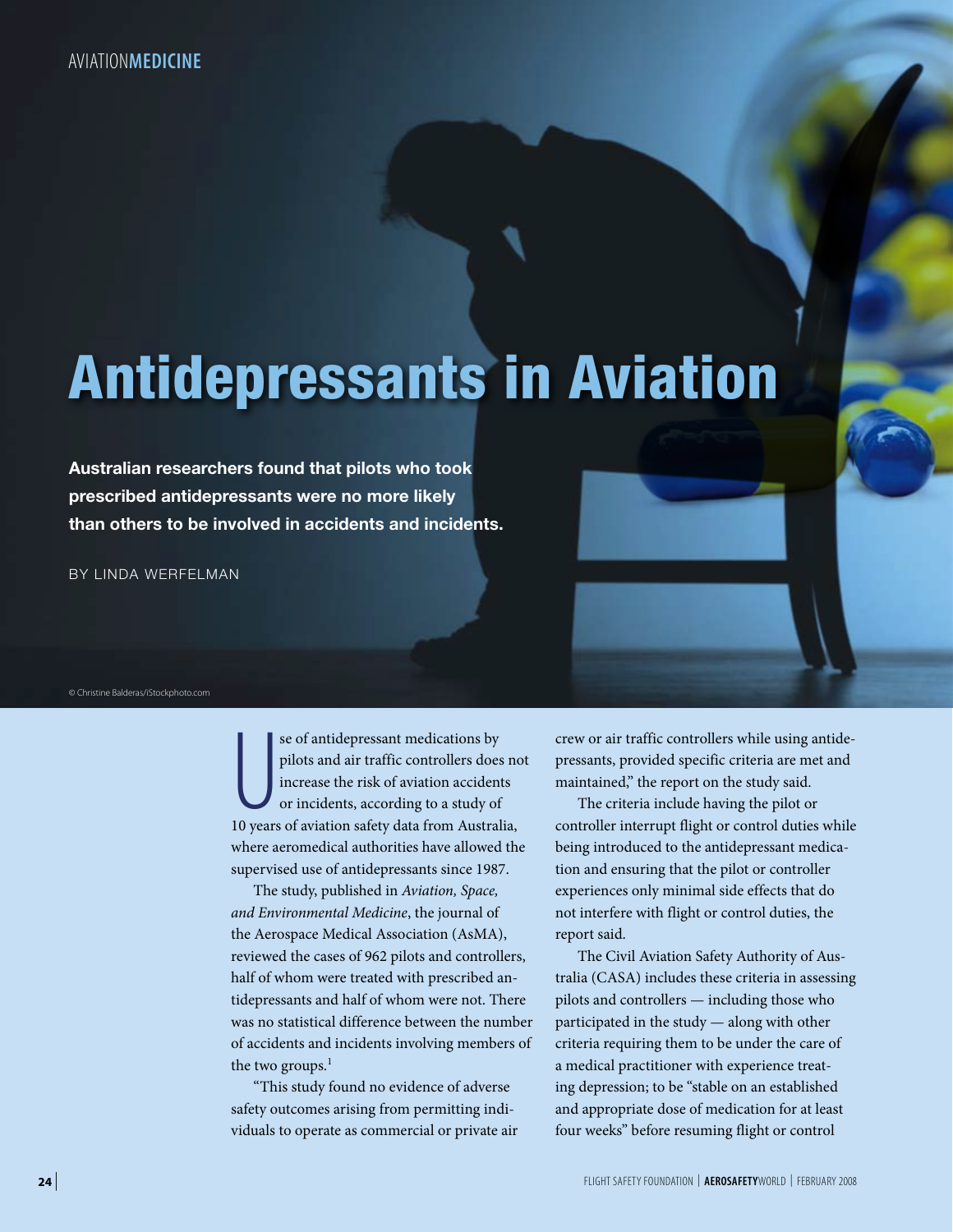## aviation**medicine**



duties; and to have minimal side effects, no drug interactions and no allergies to the antidepressant medication.

Other CASA requirements call for those taking antidepressants to undergo a clinical review at least once a month and to submit a progress report to CASA every six months for at least the first year of treatment. In addition, CASA requires an absence of other significant psychiatric problems and no use of other psychoactive medications, along with control of all symptoms of depression; an absence of suicidal thoughts and "features of arousal," such as irritability or rage; and the presence of a normal sleep pattern.

CASA's decision to allow pilots and controllers taking antidepressants to participate in aviation operations came soon after the introduction of a class of antidepressants called selective serotonin reuptake inhibitors (SSRIs), which had fewer and milder side effects than older antidepressant medications such as monoamine oxidase inhibitors (MAOIs) and tricyclics.2

The side effects associated with SSRIs and a related class of antidepressants known as serotonin-norepinephrine reuptake inhibitors (SNRIs) — most common during the first days or weeks of use — are individualized, but they include decreased appetite, nausea, diarrhea, nervousness, insomnia, headache and sexual dysfunction. Tricyclics may have side effects that include sedation, decreased blood pressure, increased heart rate, dry mouth, blurred vision, constipation, difficulty urinating and confusion. MAOIs — which usually are prescribed in cases in which other classes of antidepressants have not helped — can cause a dramatic increase in blood pressure if they are taken in combination with cold and cough remedies that contain phenylpropanolamine and dextromethorphan.3

CASA guidelines today specify that the authority may "on a case-by-case basis" certificate applicants who are prescribed (and are taking) SSRIs sertraline (brand name Zoloft) and citalopram (brand name Celexa), and venlafaxine (brand name Effexor) — a type of SNRI.4

The Australian study included pilots and controllers taking all types of antidepressants and found no difference in accident or incident history based on the type of antidepressant.

Data indicated that a slightly higher number of accidents and incidents occurred among pilots and controllers immediately before the start of antidepressant medication. Although the increase was considered statistically insignificant, the report said that "the data raise the possibility that the earlier use of antidepressants might actually improve safety in a group who subsequently go on to use them. If so, early identification and treatment of this group may improve aviation safety while allowing continued flying or controlling duties."

The report added, "If there is an excess of accidents in aircrew who would benefit from antidepressants but were not [using] them at the time of the accident, this might provide an argument for wider use of antidepressants than is currently the case in Australia, and has profound implications in those jurisdictions where antidepressant use is prohibited [by] certificate holders."

### **Common Condition**

Depression within the general population is relatively common. The United Nations World Health Organization (WHO) estimates that it affects 121 million people worldwide; other estimates have been considerably higher.<sup>5</sup> Symptoms include a depressed mood, loss of interest or pleasure, feelings of guilt or low self-worth, disturbed sleep, poor appetite, lack of energy and poor concentration — problems that WHO says can lead to "substantial impairments in an individual's ability to take care of his or her everyday responsibilities." Depression also can lead to suicide, which claims about 850,000 lives worldwide every year, WHO said.

WHO data show that 60 to 80 percent of people with depression can be effectively treated with antidepressant medications and "brief, structured forms of psychotherapy."

The Australian study estimated that about 4.5 percent of the adult population uses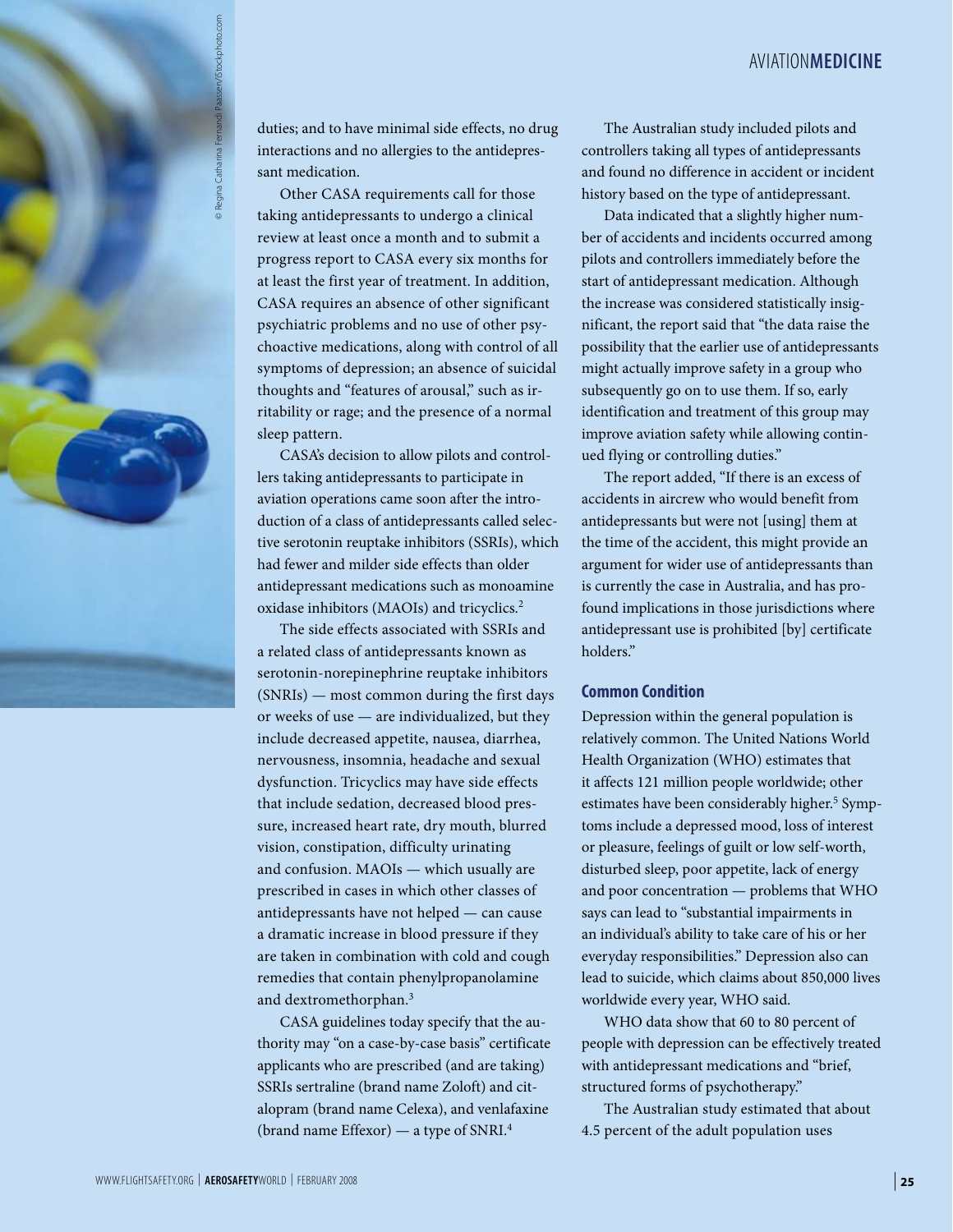# aviation**medicine**

**"There is a groundswell of opinion that supports the carefully controlled use of antidepressants."**

© Infocus/iDreamstime.com

antidepressant medications, but only about 1 percent of "aviation certificate holders" could be identified as having taken antidepressants while certificated. The study said that the lower rate among pilots and air traffic controllers "may reflect under-reporting of antidepressant use rather than different levels of medication among pilots and air traffic controllers."

CASA's requirements differ from those of most other civil aviation authorities, including those in the United States and Europe, which do not currently allow aeromedical certification of pilots taking antidepressants.

In the United States, the Federal Aviation Administration (FAA) policy is that "the medical condition of depression is disqualifying, as well as *every* medication that is used for the condition," Dr. Warren S. Silberman, manager of the FAA Civil Aerospace Medical Institute Aerospace Medical Certification Division, wrote in a 2005 *Federal Air Surgeon's Medical Bulletin*. 6 He added, however, that an FAA panel has been studying "the feasibility of granting medical certification to individuals that have been stable on SSRIs for the treatment of depression," provided the depression has not been accompanied by suicidal thoughts.

The FAA allows pilots who have been treated with antidepressants to receive medical certification if they have had no significant symptoms of depression for at least 90 days after stopping the medication. They also must be evaluated by a psychiatrist and a psychologist before issuance of a medical certificate, and reports must be forwarded periodically to the FAA.

In Europe, the Joint Aviation Authorities medical committee has agreed to a proposal that — if it receives final approval — eventually would allow commercial pilots taking "a few specific antidepressants" to continue flying, said Dr. Sally Evans, chief medical officer of the U.K. Civil Aviation Authority and head of the European Aviation Safety Agency Flight Crew Licensing Medical Core Group. The proposal would limit acceptable medications to a few SSRIs, require close monitoring of the pilots and allow medical certification only after the

medication has been "well established and the depression has been fully treated," Evans said.

If the proposal is adopted, considerable time may be required to establish procedures for monitoring the pilots, she said.

"It is considered that it is safer to know that pilots are being treated for depression and being monitored rather than have pilots fly whilst depressed (not on medication) or fly whilst taking undisclosed treatment," Evans said.

#### **Canadian Study**

Civil aviation authorities in a few countries in addition to Australia already have taken steps to allow some pilots to fly while taking antidepressants.

In Canada, for example, a long-term study is being conducted involving several pilots taking specific types of antidepressants to evaluate their performance while using the medications, and authorities are continuing to review related medical literature, a Transport Canada (TC) spokeswoman said. Each of the pilots is permitted to fly only as part of a two-member crew.

The study began in the mid-1990s, and in 2001, Dr. Hugh O'Neill, then the TC director of civil aviation medicine, said that TC was "proceeding very, very cautiously" with the study while "looking for some consensus of opinion throughout the world."7

TC's *Handbook for Civil Aviation Medical Examiners* describes requirements similar to those outlined by CASA: Applicants for aeromedical certification "who have been treated for a depressive illness and who are on maintenance or prophylactic therapy with … SSRIs may be considered for medical certification on an individual basis after review by the CAM [the TC Civil Aviation Medicine Division] Aviation Medicine Review Board."8

## **Changing Opinions**

Worldwide, the opinions of some aeromedical specialists are changing.

"There is a groundswell of opinion that supports the carefully controlled use of antidepressants, this being better than having a policy that